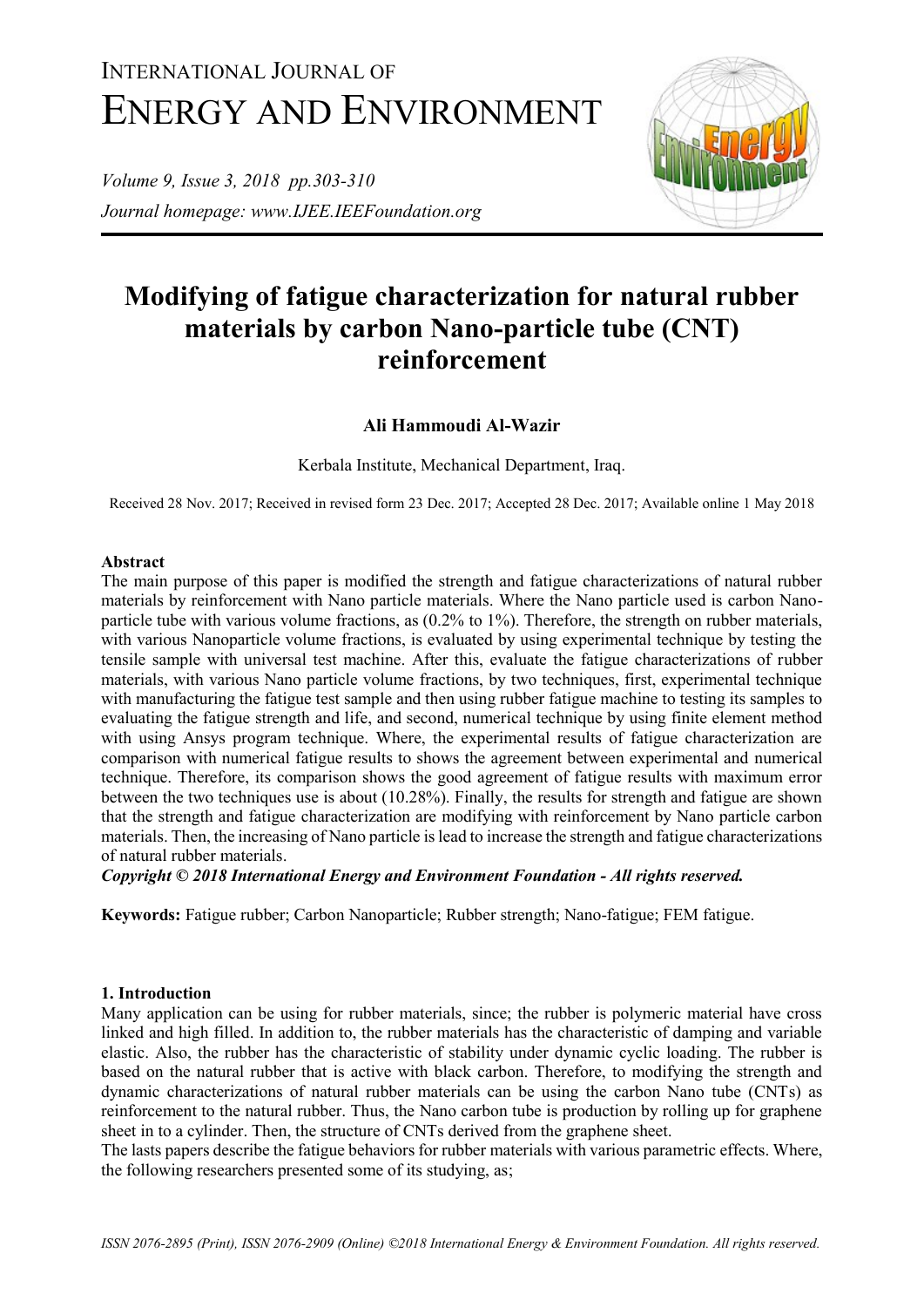At 1997, Hanafi Ismail, et. al. [1], investigated the comparison of fatigue behavior between white rice husk ash filled ENR-50 compounds and other materials as silica and carbon black filled compounds. In addition the investigation included studied the scorch time and the Mooney viscosity with effect of white rice husk ash loading. There, the studied shows that the scorch time is reduce with incorporation of white rice husk ash in ENR-50 compounds. Also, the result shows that the fatigue life is reduction with increment of filler loading. In addition, the investigation of paper show that the highest fatigue characterization with silica filled comparison with those white rice husk ash and carbon black.

Then, at 2004, J. B. Le Cam et. al. [2], investigated of fatigue scenario of crack growth for rubber with a carbon black filled under relaxing loading. Where, the paper used the 'microcutting' method to observe the affect phenomena of growth of the crack by observe it microscopic. There, the investigated evaluated the cavitation production between rubber matrix and zine oxides.

After this at 2007, F. Hernandez Olivares et. al. [3], presented the investigation the bending fatigue test for tyre rubber filled concrete with various rubber volume fraction. Where, the results included evaluated the minimum thickness of tyre rubber filled concrete by using experimental technique and developed the analytical model equation based on classical Westergaard well. Where, this paper using the modulus of subgrade reaction for design.

Then at 2014, Abdullah Mohammed et. al. [4], presented the effect of carbon black contents on the fatigue life of rubber materials. Where, the fatigue testing included applied two cycle load, non-relaxation tension and namely full relaxation. Therefore, the fatigue testing shown that the fatigue life of rubber materials is increase with decreasing the maximum strain, in full relaxation, in addition to decrease in maximum stress and strain amplitude. Then, the paper shows that the increase of black carbon led to increasing of the fatigue life of rubber.

Also, at 2015, Pierre Yves Le Gac et. al. [5], studied the fatigue life of rubber in the sea and then comparison the results with results of fatigue life in air. Then, the results showed that the fatigue life of rubber in the sea water is less than the fatigue of rubber in the air. Where, the results show that the effect of antioxidant has same affect in sea water and air. Then, the fatigue life is non-reduction when used rubber materials in the sea water.

Finally, at 2017, M. J. Jweeg et. al. [6], presented the experimental investigation of various volume fraction of black carbon filler reinforcement effect on the tensile strength and fatigue characterization of natural rubber materials. Therefore, the results are shows that the mechanical properties and fatigue characterization of rubber materials are increase with increasing the volume fraction of carbon filler.

Therefore, from presented researchers shows that the mechanical properties and fatigue behavior modified by variation percentage combined of rubber, as black carbon filler and other combined. But, the presented papers are not investigation the effect of Nano carbon particle reinforcement on the strength or fatigue characterization of rubber materials. Then, in this paper investigation the effect of various Nano carbon tube volume fraction on the mechanical properties and fatigue characterization. Where, it investigation can be studying by experimental technique by tensile and fatigue testing of rubber samples tensile and fatigue with various Nano particle volume fraction. In addition, the investigation included numerical technique by using finite element method with using Ansys program, to comparison the experimental fatigue results to shows the agreement of evaluated results.

#### **2. Experimental work**

The experimental technique divided to two parts, the first are calculate the strength of rubber materials with various carbon Nano tube reinforcement by manufacturing the tensile test samples, and then, testing its by tensile test machine and evaluating the strength of natural rubber materials. Second, are evaluated the fatigue characterization, as fatigue strength and life, of natural rubber material with various carbon Nano particle reinforcement materials. Therefore, the Nano particle volume fractions are variable from (0.2 to 1%) for strength and fatigue samples. Also, the rubber materials used are combined from multi materials, as shows in [6].

#### *2.1 Strength of rubber*

To evaluating the strength of rubber materials with various volume fraction of carbon Nano particle reinforcement, manufacture the tensile test sample dependent on the ASTM D412 stander, [6, 7], as shows in Figure 1. Then, for each volume fraction reinforcement must be testing about five sample and then taking the average value of its test sample to evaluated the strength for each sample, where, the rubber tensile sample with various carbon Nano particle volume fraction shown in Figure 2.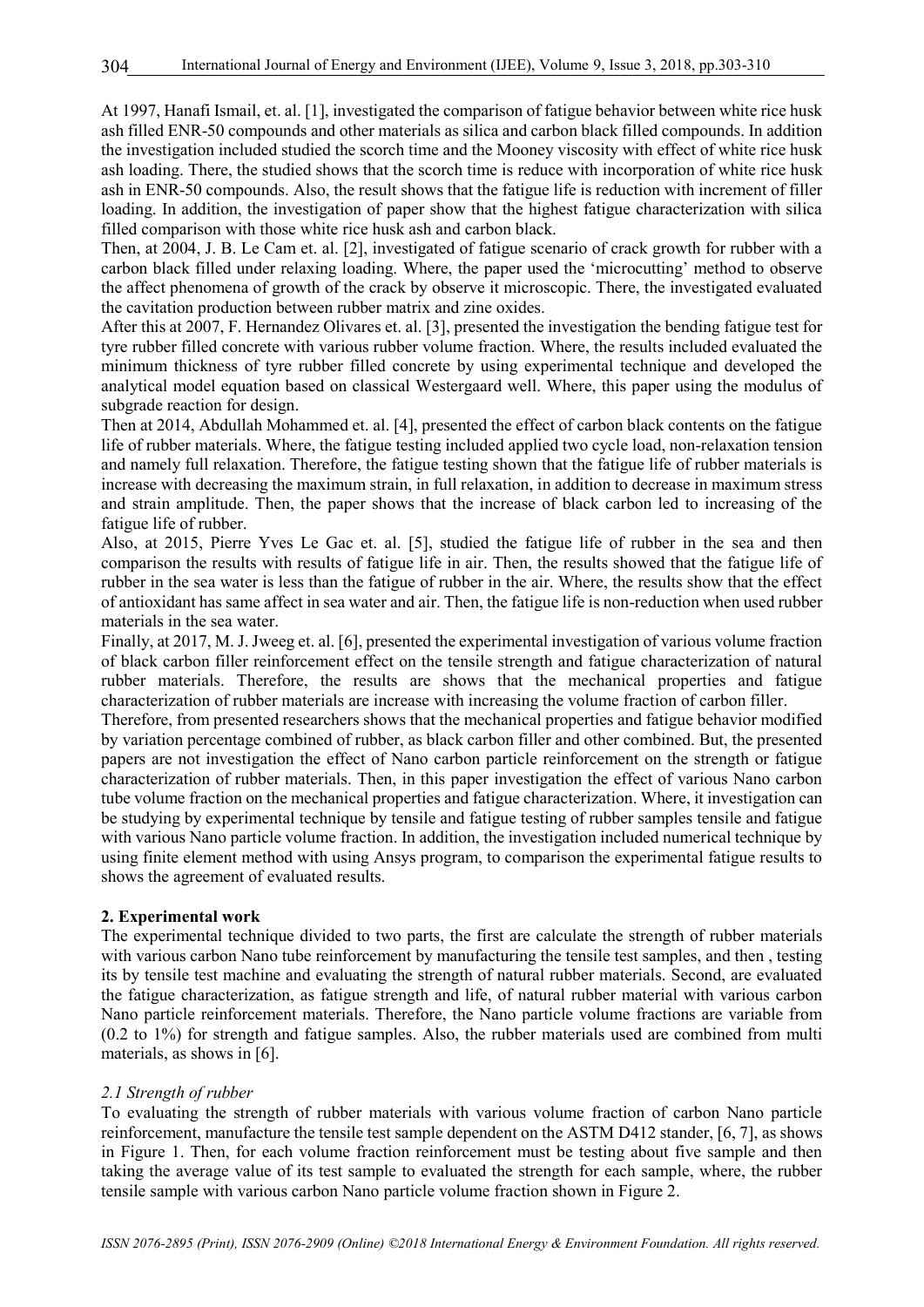

Figure 1. ASTM D 412 stander for rubber tensile test sample.



Figure 2. Tensile samples of rubber sample.

The steeping of manufacturing the tensile sample includes mixing the carbon Nano particle materials with rubber combined materials by using the rubber mill rolls. After this, were cutting the producing sheet rubber, for each carbon Nano particle volume fraction, to five tensile samples. Then, by testing its sample with tensile test machine, shown in Figure 3, and with using the average value to five samples for each volume fraction of carbon Nano particle sample, calculating the strength of rubber materials with various carbon Nano particle reinforcement volume fractions.



Figure 3. Tensile test rubber machine.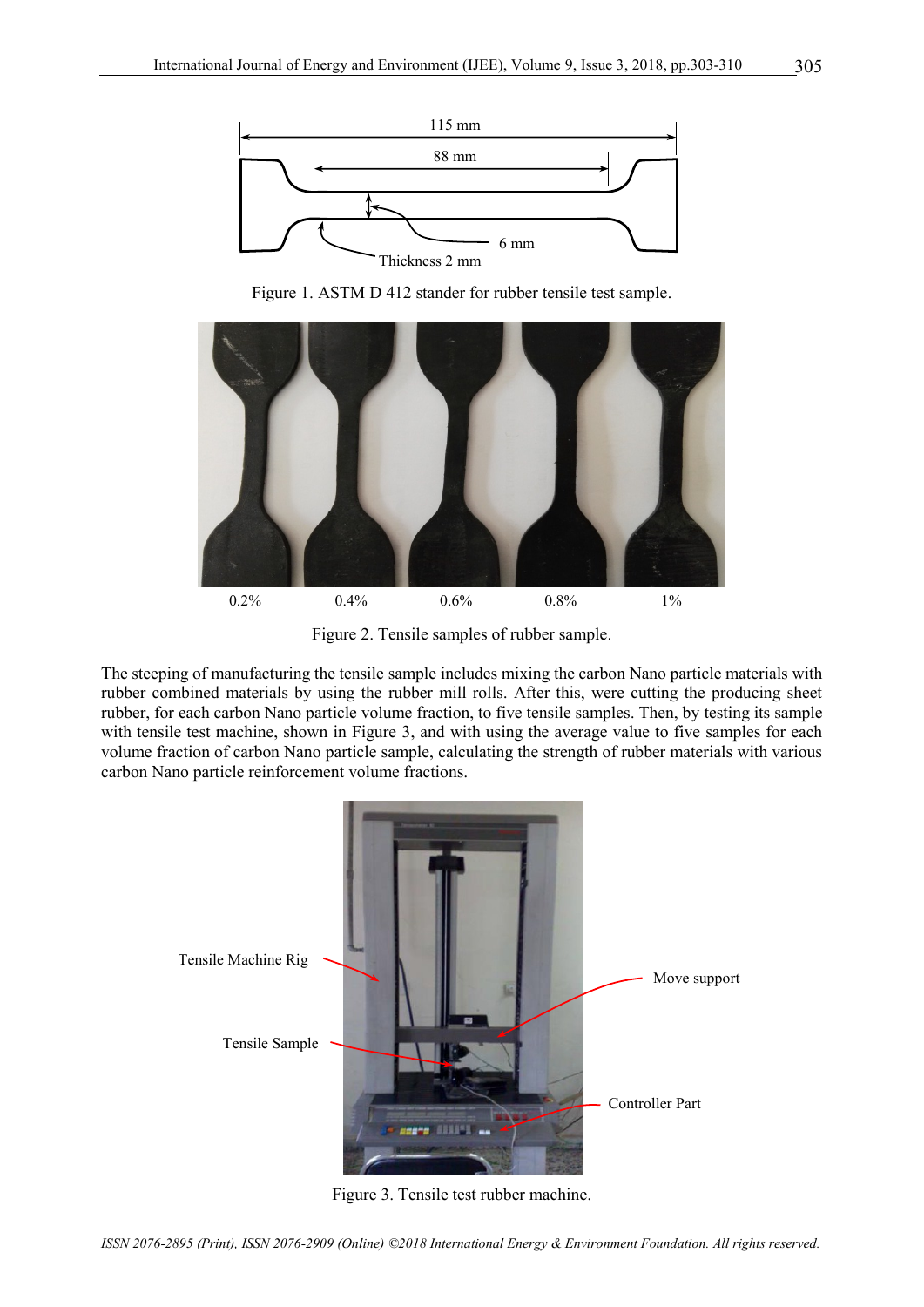#### *2.2 Fatigue of rubber*

The fatigue characterizations of natural rubber materials, as fatigue strength and fatigue cycle life, are measuring by testing eight samples for rubber materials for each carbon Nano volume fraction sample. Therefore, the test included manufacturing eight fatigue samples for each volume fraction of reinforcement carbon Nano particle, dependent on ASTM standard D 4482, [8], as shown in Figure 4. Then, test the fatigue sample by fatigue test machine to evaluating the fatigue strength and life for rubber materials with various carbon Nano particle reinforcement volume fractions. Therefore, the fatigue results by experimental work are comparison with numerical fatigue results evaluating by using finite element method with Ansys program.



Figure 4. Fatigue sample.

Where, the experimental fatigue test included applied various load on the fatigue sample and evaluating the fatigue number of cycle of each applied load. Then, sketch the fatigue strength with number of cycle relation, and then, using the value of fatigue strength and number of cycle form it relation at cross point for two lines tangent, as shown in Figure 5.



Figure 5. Fatigue –number of cycle relation of natural rubber materials.

#### **3. Numerical technique**

The numerical part include evaluating the fatigue strength and number of fatigue cycle of natural rubber materials with various carbon Nano particle tube materials by using finite element method with Ansys program (workbench part). Where, the numerical part needs to input the strength of rubber materials evaluated by experimental work. In addition, the numerical part needs the fatigue-number of cycle relation evaluated by experimental work as an input data. Therefore, the by numerical part calculate the fatiguenumber of fatigue cycle of rubber materials. Then, the results evaluated by experimental work are comparison with the fatigue results evaluated by experimental work to shows the agreement of

*ISSN 2076-2895 (Print), ISSN 2076-2909 (Online) ©2018 International Energy & Environment Foundation. All rights reserved.*

306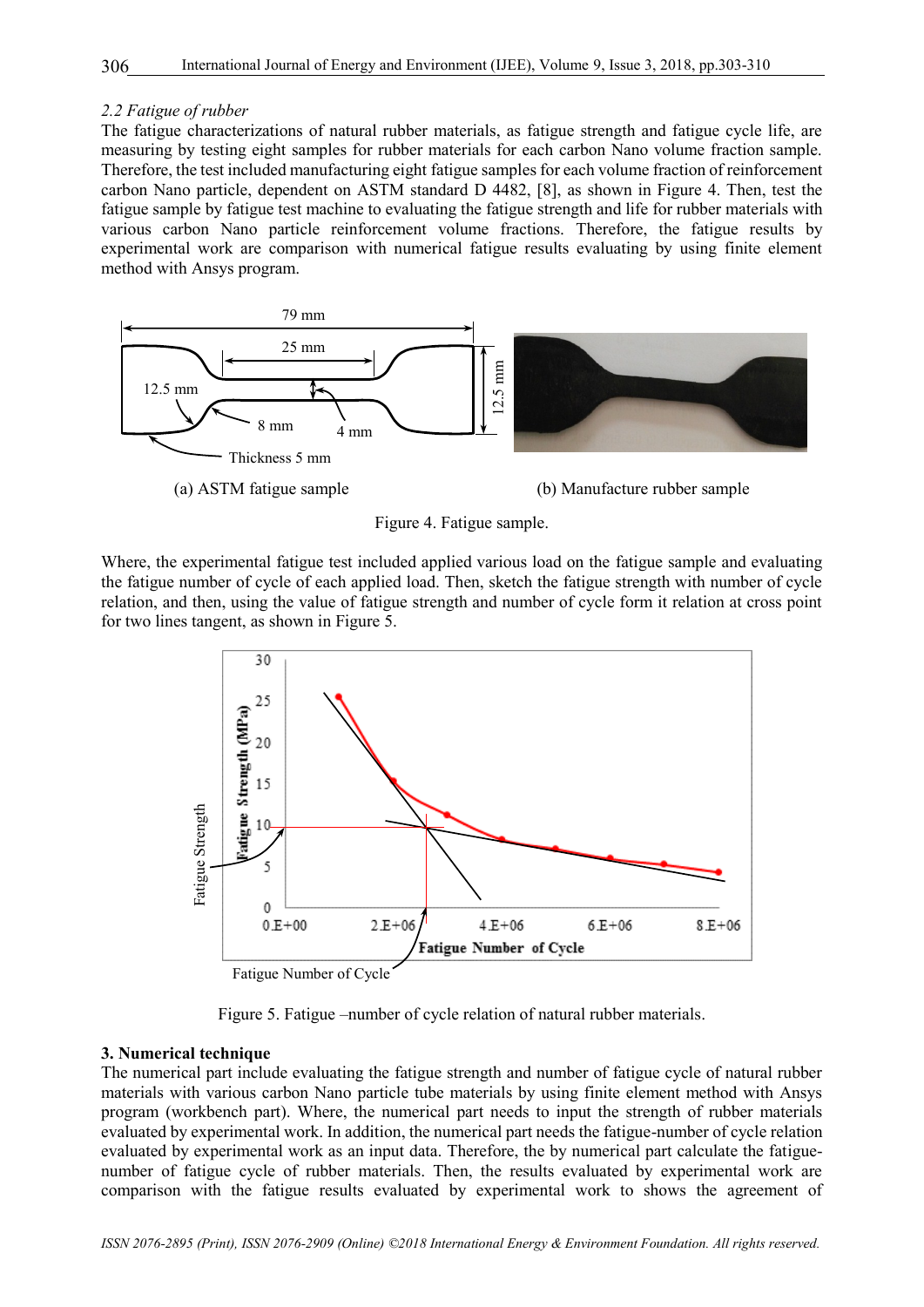experimental work to evaluating the fatigue characterization of rubber materials. Thus, to evaluating the fatigue characterization by numerical technique, first must be sketch the fatigue sample of rubber materials, as shown in Figure 6a. Then, mesh the sample with number of mesh given stability of results with variable the number of element used. Then, after selected the number of mesh used, as shows in Figure 6b, input the strength and fatigue characterization of rubber material as an input data, and then, calculated the numerical values of fatigue characterization as an output data of numerical work.



Figure 6. Numerical sketch of fatigue sample.

#### **4. Results and discussion**

The results of this work include calculate the strength and fatigue characterization of natural rubber materials with various carbon Nano tube (0.2, 0.4, 0.6, 0.8 and 1%). Therefore, the results were evaluated experimental work and then it's evaluated by numerical technique with using finite element method to shown the agreement of results. Then, the first results are the strength of rubber materials with various Nano volume fractions, as shown in Figure 7. Where, the value of strength of each rubber sample is the average value for five sample testing by tensile test machine. Thus, from figure can be show that the strength of rubber materials is increase with increasing the volume fraction of reinforcement Carbon tube Nano particle materials, where, the increasing the strength for rubber materials with (1%) Nano particle reach to 2.25 times from the value of strength of rubber without reinforcement Nano particle.



Figure 7. Stress strain relation for natural rubber with various volume fractions nano particle.

Then, after evaluated the strength of rubber materials with various Nano particle volume fraction, evaluate the fatigue characterizations of rubber materials by experimental technique, and then, evaluating the fatigue characterizations by numerical technique. Where, the experimental results are comparison with numerical fatigue results, as shows in Figure 8. There, the comparison of fatigue results shows in Figure 8, are shown a good agreement between the experimental and numerical technique with various volume fraction

*ISSN 2076-2895 (Print), ISSN 2076-2909 (Online) ©2018 International Energy & Environment Foundation. All rights reserved.*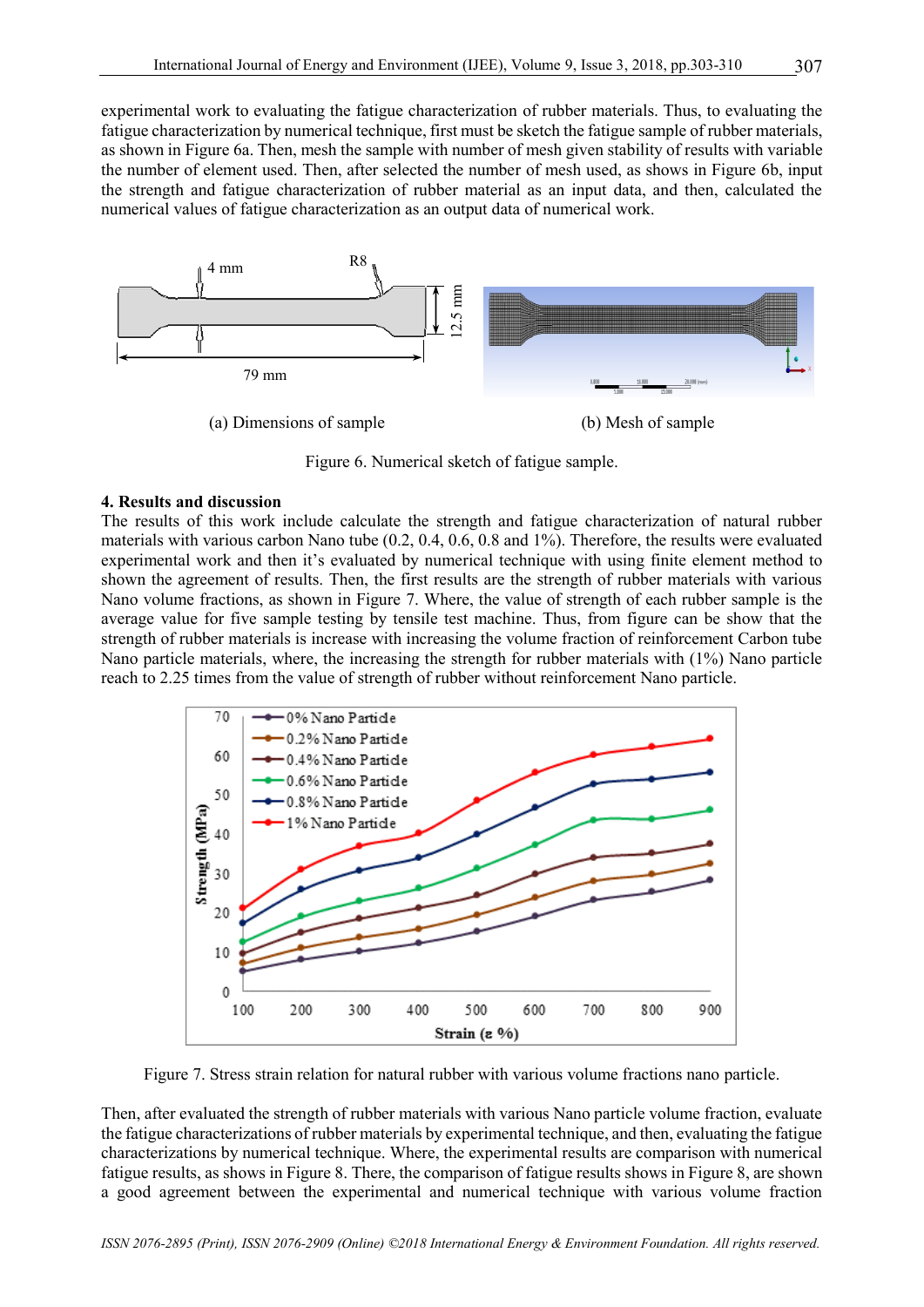reinforcement Nano particle carbon tube materials. Thus, the maximum error of evaluated results are about (10.28%), form various samples of rubber materials.







Then, the investigation of Nano particle reinforcement effect on the fatigue characterizations of rubber materials can be shown in Figure 9. Where, from the figure can be show that the fatigue strength of rubber materials is increase with increasing the volume fraction of carbon Nano particle volume fraction. Since, the increases of Nano particle materials are lead to increasing the strength of rubber, then, increasing the fatigue strength of rubber materials. Therefore, from present work can be shown that the reinforcement by Nano particle lead to increasing the strength of rubber materials and increasing the fatigue characterizations

*ISSN 2076-2895 (Print), ISSN 2076-2909 (Online) ©2018 International Energy & Environment Foundation. All rights reserved.*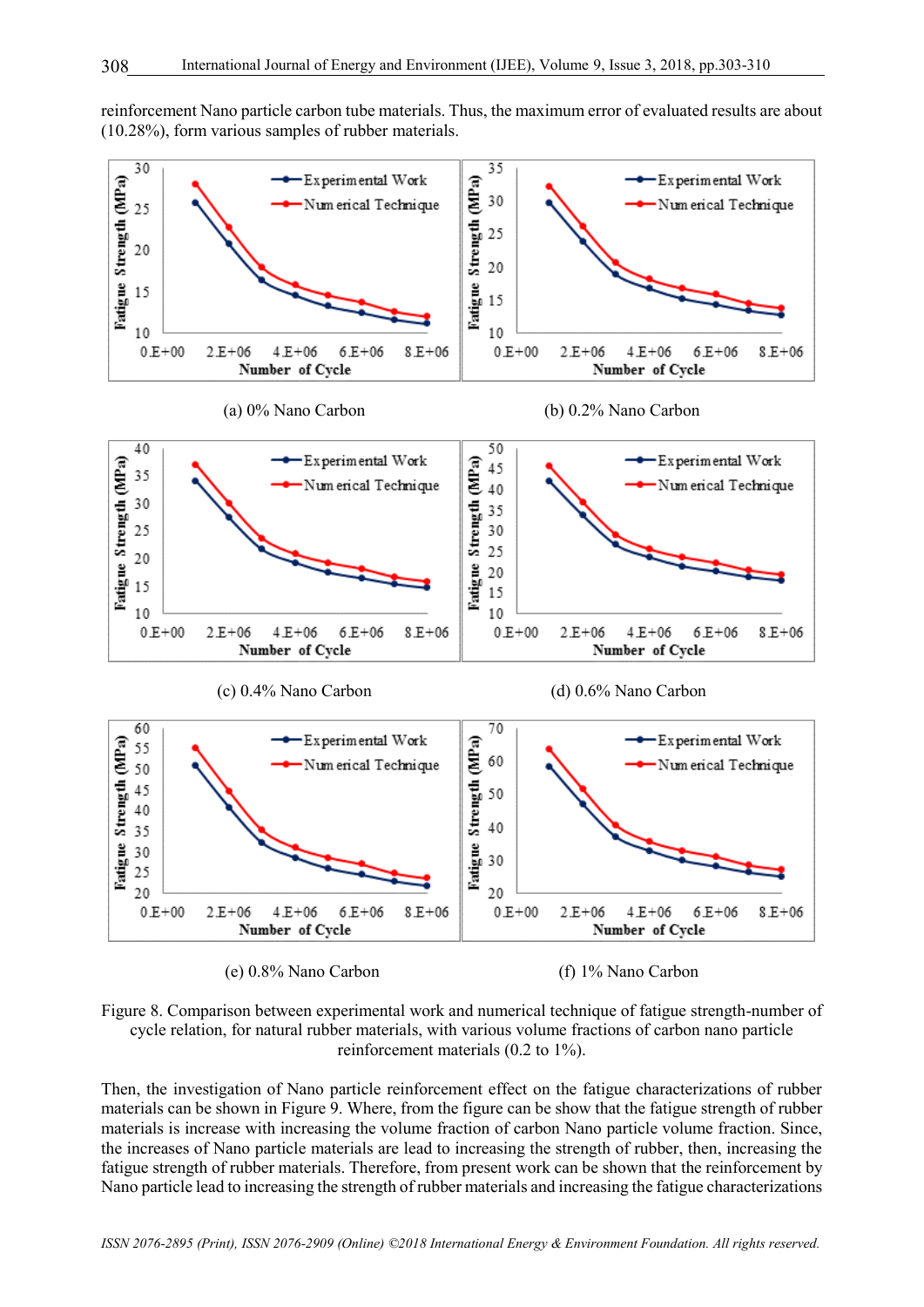309

of natural rubber materials. In addition, the present work show that the experimental work is a good tool can be used to evaluated the mechanical or fatigue characterizations of rubber materials with different effect of Nano particle.

Finally, can be shows the present work shows that the reinforcement with a small amount of carbon Nano particle tube lead to increasing of strength and fatigue characterizations for about 2.5 times from its properties without Nano particle. Where, the increasing of mechanical properties and fatigue characterizations in other researchers not up to (1.5%) with variable in the combined of rubber materials, as presented in same researchers as shown in introduction section of this paper.



Figure 9. Fatigue strength-number of cycle relation of natural rubber materials with various volume fraction reinforcement carbon nano tube particle materials.

### **5. Conclusion**

The presented work is shows the modified of fatigue characterization of natural rubber material by reinforcement with carbon Nano tube. Where, the work included experimental and numerical technique. Therefore, from its work can be listing the following conclusion evaluating,

- 1. The experimental work used was a good technique can be used to calculating the fatigue characterization for natural rubber material with various volume fraction of carbon Nano tube.
- 2. The comparison between experimental and numerical technique are given a good agreement of fatigue characterization results with maximum error about (10.28%).
- 3. The reinforcement by carbon Nano particle tube is lead to increase the strength of natural rubber materials with various volume fraction of Nano particle.
- 4. Also, from results evaluated can be shows that the increases of volume fraction for carbon Nano particle tube lead to increasing the fatigue strength and life.

# **References**

- [1] Hanafi Ismail, U. S. Ishiaku, E. S. Lu, Z. A. Mohd Ishak 'The Fatigue Behaviour of Filled Epoxidized Natural Rubber Compounds' International Journal Polymeric Material, Vol. 38, 1997.
- [2] J. B. Le Cam, B. Huneau, E. Verron, L. Gornet 'Mechanism of Fatigue Crack Growth in Carbon Black Filled Natural Rubber' Macromolecules, Vol. 37, pp. 5011-5017, 2004.
- [3] F. Hernandez Olivares, G. Barluenga, B. Parga Landa, M. Bollati, B. Witoszek 'Fatigue Behaviour of Recycled Tyre Rubber Filled Concrete and Its Impications in the design of rigid pavements' Science Direct, Construction and Building Materials, Vol. 21, pp. 1918-1927, 2007.
- [4] Abdullah Mohammed, Mahmoud M. Nemat Alla, Karam M. Emara 'Influence of Cyclic Loading on Fatigue Behaviour of SBR and NBR Compounds with Different Contents of Carbon Black' Journal of Engineering Sciences, Assiut University, Faculty of Engineering, Vol. 42, No. 2, 2014.